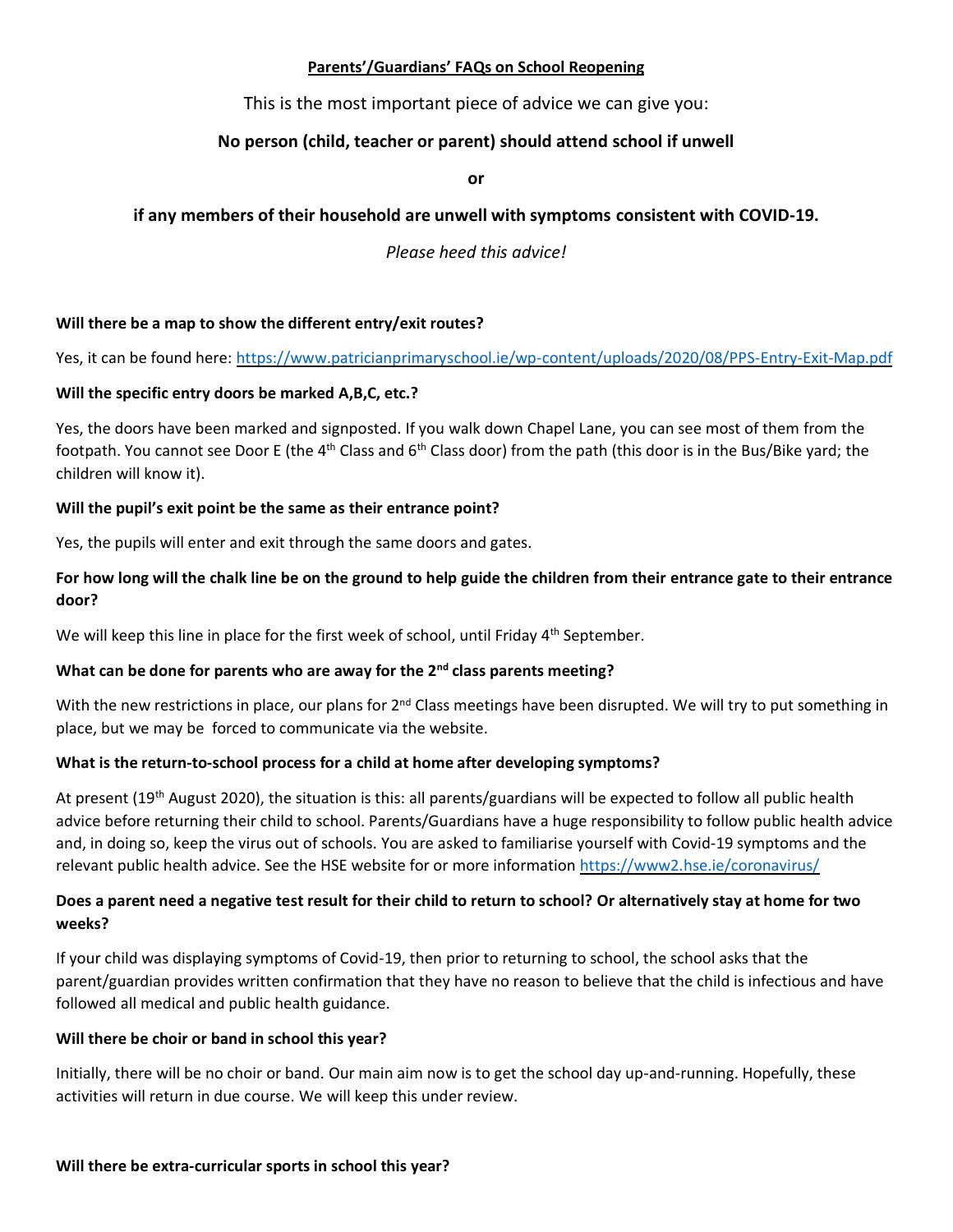Initially, there will be no extra-curricular sports. Our main aim now is to get the school day up-and-running. Hopefully, these activities will return in due course. We will keep this under review.

## **Are masks to be worn in the classrooms/corridors/bathrooms/outdoor settings?**

At present (19<sup>th</sup> August 2020) it is not recommended by the Dept. Of Education that primary school pupils wear face masks. We will not be going against this recommendation. However if you want your child to wear a mask or your child wants to wear a mask they will be allowed.

If your child does wear a mask, the school will not be responsible for ensuring the child keeps his/her mask on or wears it properly at all times etc. but the option is there for children to wear a mask.

Please ensure your child has a plastic zip locked bag/freezer bag that they can put their mask in when they are not wearing it.

If wearing a mask becomes a distraction to a child's learning, the school may request that it is not used, or that the parent/guardian speaks with their child about correct use. The school reserves the right to revoke permission for mask wearing, should it become a persistent problem.

# **I am worried that my child has fallen behind in their schoolwork. Will there be help in school? Should I get grinds for my child?**

This is a natural concern and is shared by many parents. The Dept. Of Education have issued Curriculum Guidance to all schools and we will work from this. We will take into account that the children have been out of the classroom for an extended period and their learning may not be where they would be if it was a 'normal' time. We will do the very best we can to give all our pupils the help they need. Unfortunately, the current situation has left us with no more teachers than we had before, so we will have to make the best of what we've got.

As for grinds, that would be a personal decision and I wouldn't stand in any parent's way, if they felt it was best for their child. However, I would be inclined to say, in the main, to hold fire. Children can surprise with you with how much they can absorb, they can learn at a quicker rate than adults, so I'd give them a while yet before I'd go and get them grinds.

## **My child is quite anxious about returning to school. Is there anything I can do?**

Again, this would be quite normal. I would advise you to chat with your child about the return to school, trying to keep it lighthearted and focus on reassurance. Wellbeing will be part of our teaching as the children get readjusted to the classroom. Once they are back amongst their friends, children will get a 'bounce' from that, as you probably saw when they started going back out playing with their friends. Initially, the classroom will be a 'shock' and there may well be tears on the first day (bringing back memories of Junior Infants), but after a few weeks, they should have settled back in and the social aspect of school will bring them on. As I'm on the topic, parents will probably also be anxious about the return. This is perfectly natural too but I would ask you to have confidence in the school and try to instill this confidence in your child. Children pick up on mood quite quickly; if you're confident and positive about it, they're more likely to be confident and positive about it too.

## **We are currently abroad. Can my child return to school on September 1st?**

The school will expect all parents/guardians to follow public health advice in this reagard. Official public health advice continues to advise against non-essential travel overseas for everyone. It is a requirement for anyone coming into Ireland, from locations other than those with a rating of 'normal precautions' (" the green list"), to restrict their movements for 14 days, and this includes school staff, parents and children coming from abroad to attend school in Ireland. Restricting your movements means staying indoors in one location and avoiding contact with other people and social situations as much as possible.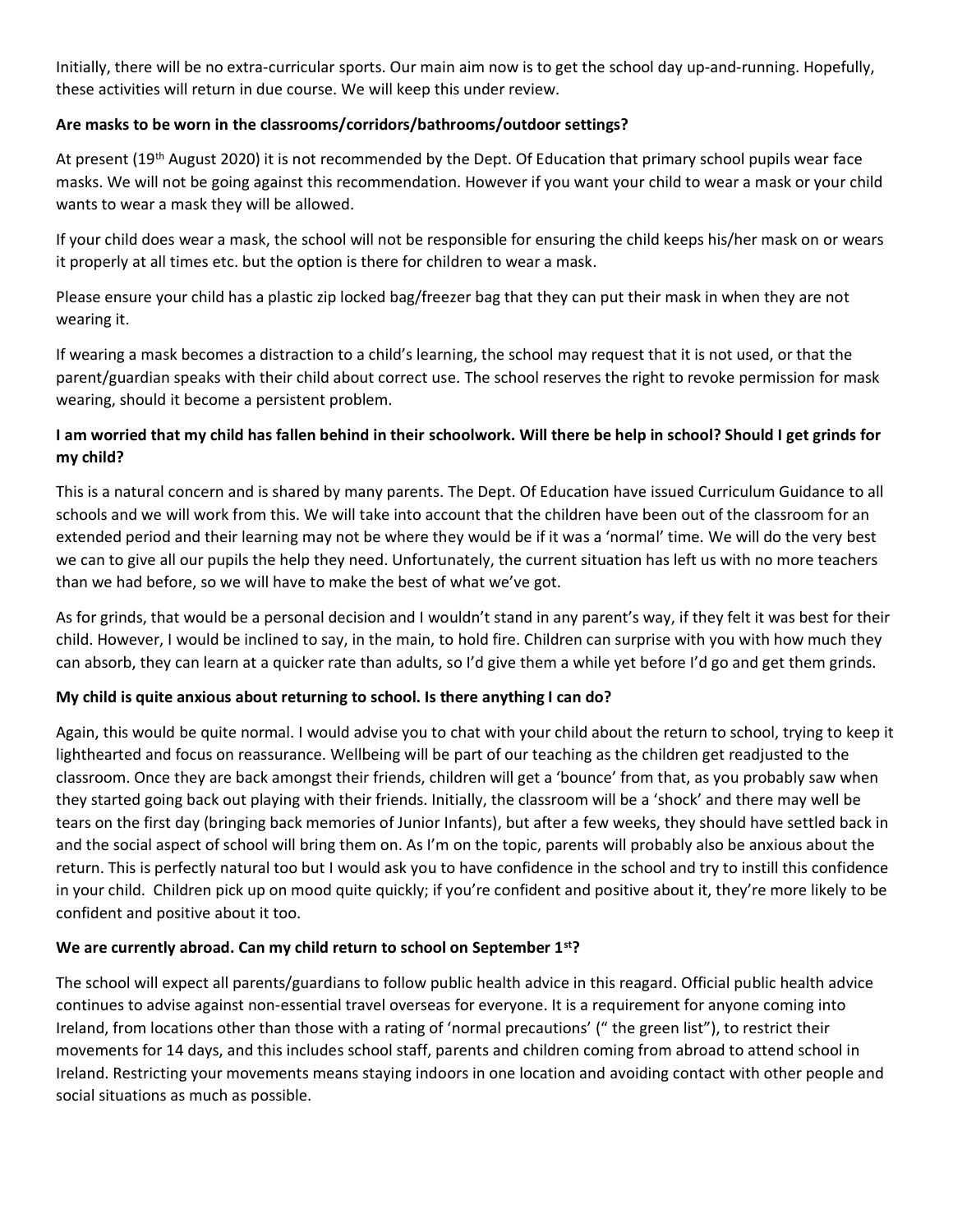## **Both parents are working and both of us would find it difficult to take time off. What do we do if our child has symptoms the night before/the morning of school?**

In this case, it would be vital that parents keep the child at home and follow all public health advice. I know it will cause problems with work, but this cooperation is needed if we are to keep the virus out of schools.

### **Will the school inform all parents if there has been a positive case of Covid-19 in the school?**

No. The school cannot divulge any such information, unless instructed to do so by the HSE. This is not a school decision; we are bound by law. If a positive case is identified, the HSE public health process essentilly takes over. The HSE will inform any staff/parents who have come into close contact with a diagnosed case via the contact tracing process. The HSE will contact all relevant persons where a diagnosis of COVID-19 is made. The instructions of the HSE should be followed and staff and pupil confidentiality is essential at all times. I understand that parents may be anxious to know but the school cannot, in any circumstances, contravene these legal requirements.

### **Will the children still be able to go out on the yard at break times?**

Yes, the children will get the same time on the yard as normal. The only difference is we are staggering the breaks, so they will not all take their break at the same time. When they go out on yard, they can play with children from other pods within their bubble, but they cannot play with children from other bubbles.

### **Will homework be given?**

In an effort to ease the transition for pupils returning to school, there will not be an emphasis placed on homework. With that in mind, there will be no homework for the first week of school, at least. After this, there will be very light homework given.

## **Will pupils be bringing home books and copies for homework?**

Pupils will still be able to bring home copies and books from school to do their homework. As mentioned previously, the emphasis for the first number of weeks is to ease the pupils back into school and there will be no homework for the first week of school.

### **Where should I collect my child from school?**

While you are still able to collect your child from outside the school gates, we are very mindful of maintaining social distancing and avoiding large crowds of people. For that reason, we strongly recommend parents to organise a meeting/collection point with their child away from the school gates. This will allow for a more even spread of people at 2:50.

Here are a number of possible meeting places near the school:

- The park
- The Riverbank
- The church
- The library
- The Gables